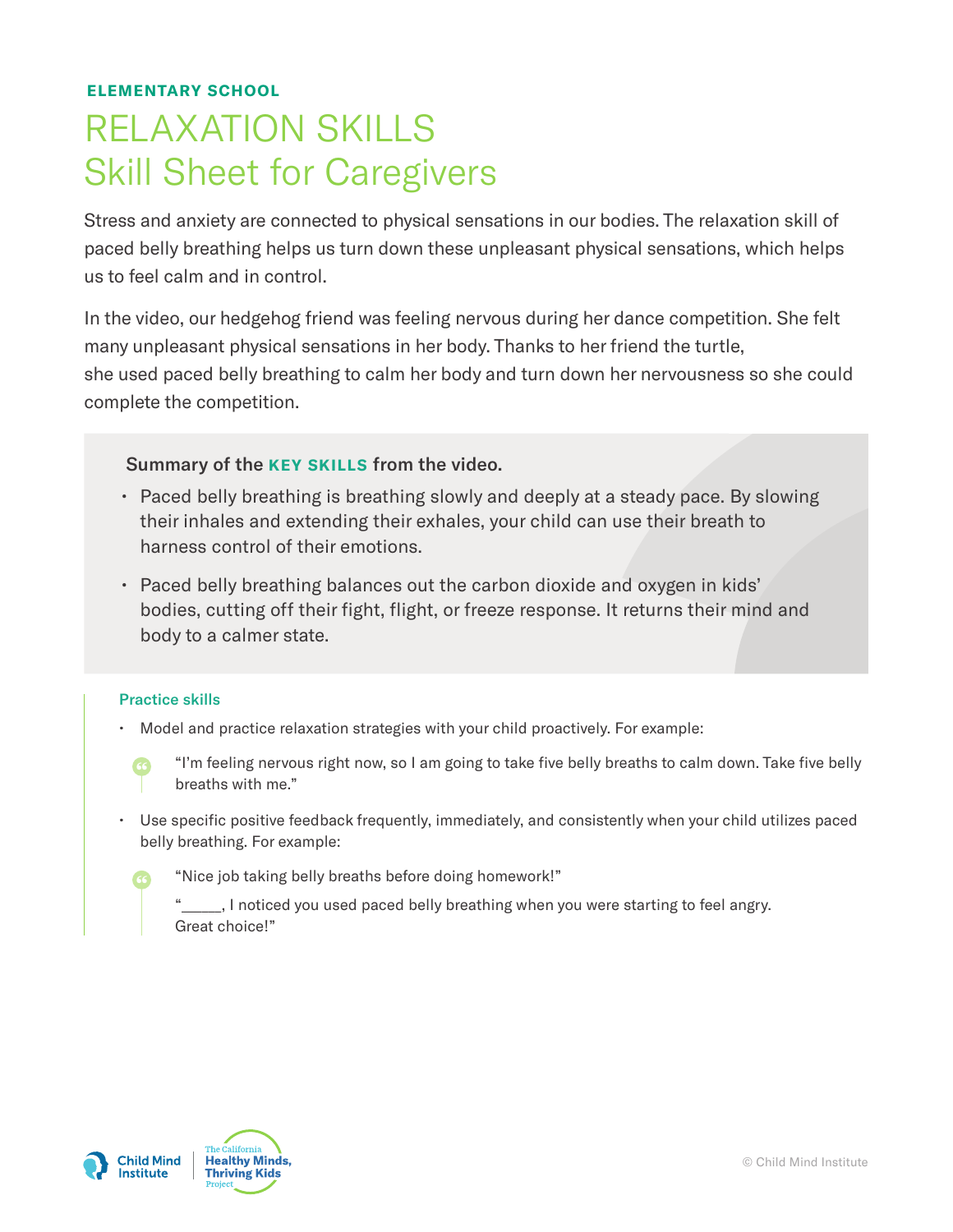#### Start with this  $\rightarrow$

- Use paced belly breathing to help ground yourself and your child after exciting activities like playtime or sports or for transitions between activities at home.
- You can also practice and model this skill for your child as a way to navigate challenging emotions like feeling scared or angry.

On the next page there is an activity that you can share with your child or post in your home to reinforce and practice paced belly breathing.